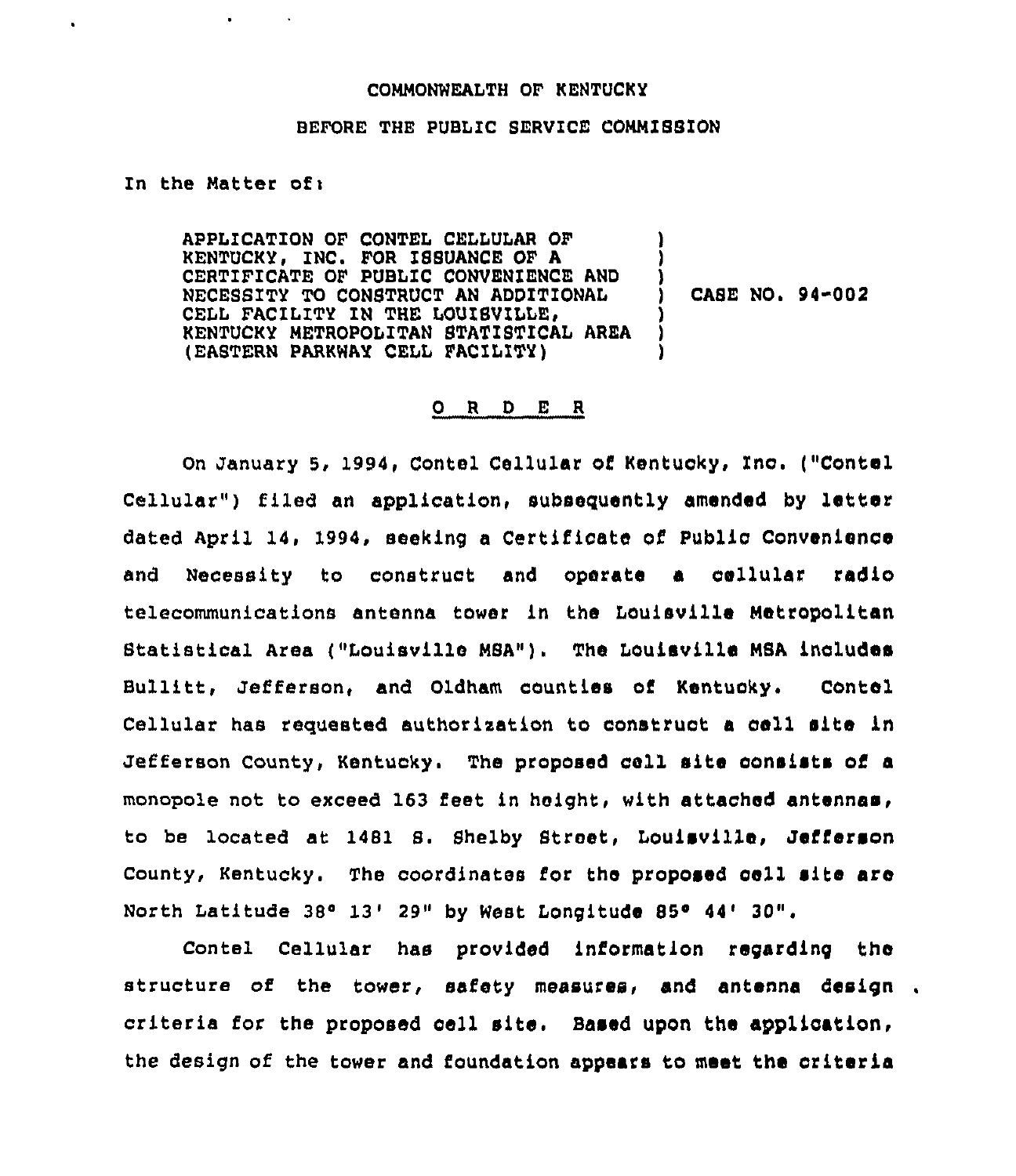of the Building Officials and Code Administrators International, Inc. National Building Code, with reference to earthquakes, winds, and tornadoes.

 $\ddot{\phantom{0}}$ 

Pursuant to KR8 100,324(1), the proposed cell site's construction ia exempt from local soning ordinances. However, Contel Cellular has notified the Louisville/Jefferson County Planning Commission of the proposed construction. Contel Cellular has filed applications with the Federal Aviation Administration ("FAA") and the Kentucky Airport Boning Commission (vKAEC") seeking approval for the construction and operation of the proposed cell site. The FCC determination ie pending and the KAZC notified Contel Cellular that a permit was not required for the proposed construction.

Contel Cellular has filed notices verifying that each property owner and resident within <sup>500</sup> feet of the proposed cell site has been notified of the pending construction. The notice solicited any comments and informed the property owners and residents of their right to intervene. Numerous letters protesting the proposed construction werc received by the Commission. Requests for full intervention were granted to John and Cora May and Talmadge and Martha Embry ("Intervenors") and a hearing was scheduled for April 26, 1994. As a result of disoussions between Contel Cellular and the Intervenors, Contel Cellular Riled <sup>a</sup> proposed amendment to its January 5, 1994 application, requesting authority to construct a 150 foot monopole rather than a 150 foot self-supporting antenna tower, and a motion to cancel the scheduled hearing. The motion

 $-2-$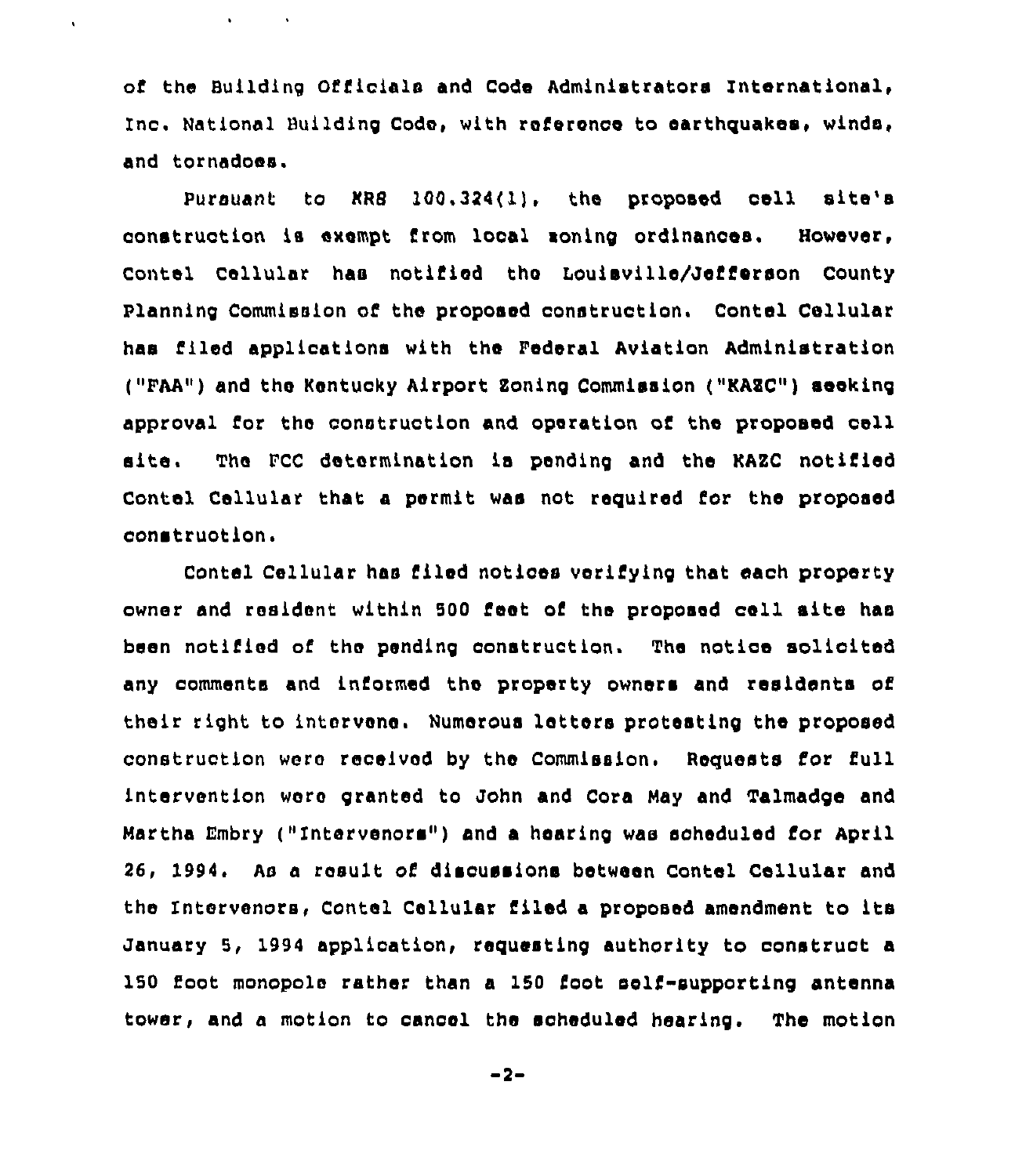was supported by atatementa from the Intervenors that their issues and concerns had been addressed and further requesting to withdraw from participation in this case and cancellation of the hearing. By Order dated April 22, 1994, Contel Cellular's amended application was accepted, the hearing was canceled, and the motions of the Intervenors to withdraw were granted.

Pursuant to KRS 278,280, the Commission is required to determine proper practices to be observed when it finds, upon complaint or on its own motion, that the facilities of any utility subject to its jurisdiction are unreasonable, unsafe, improper, or insufficient. To assist the Commission in its efforts to comply with this mandate. Contel Cellular should notify the Commission if it does not use this antenna tower to provide cellular radio telecommunications services in the manner set out in its application and this Order. Upon receipt of such notice, the Commission may, on its own motion, institute proceedings to consider the proper practices, including removal of the unused antenna tower, which should be observed by Contel Cellular.

The Commission, having considered the evidence of record and being otherwise sufficiently advised, finds that Contel Cellular should be granted a Certificate of Public Convenience and Necessity to construct and operate the proposed cell site in the Louisville NSA under its currently approved tariff.

IT IS THEREFORE ORDERED that:

 $\ddot{\phantom{a}}$ 

1. Contel Cellular be and it hereby is granted <sup>a</sup> Certificate of Public Convenience and Necessity to construct and operate a

 $-3-$